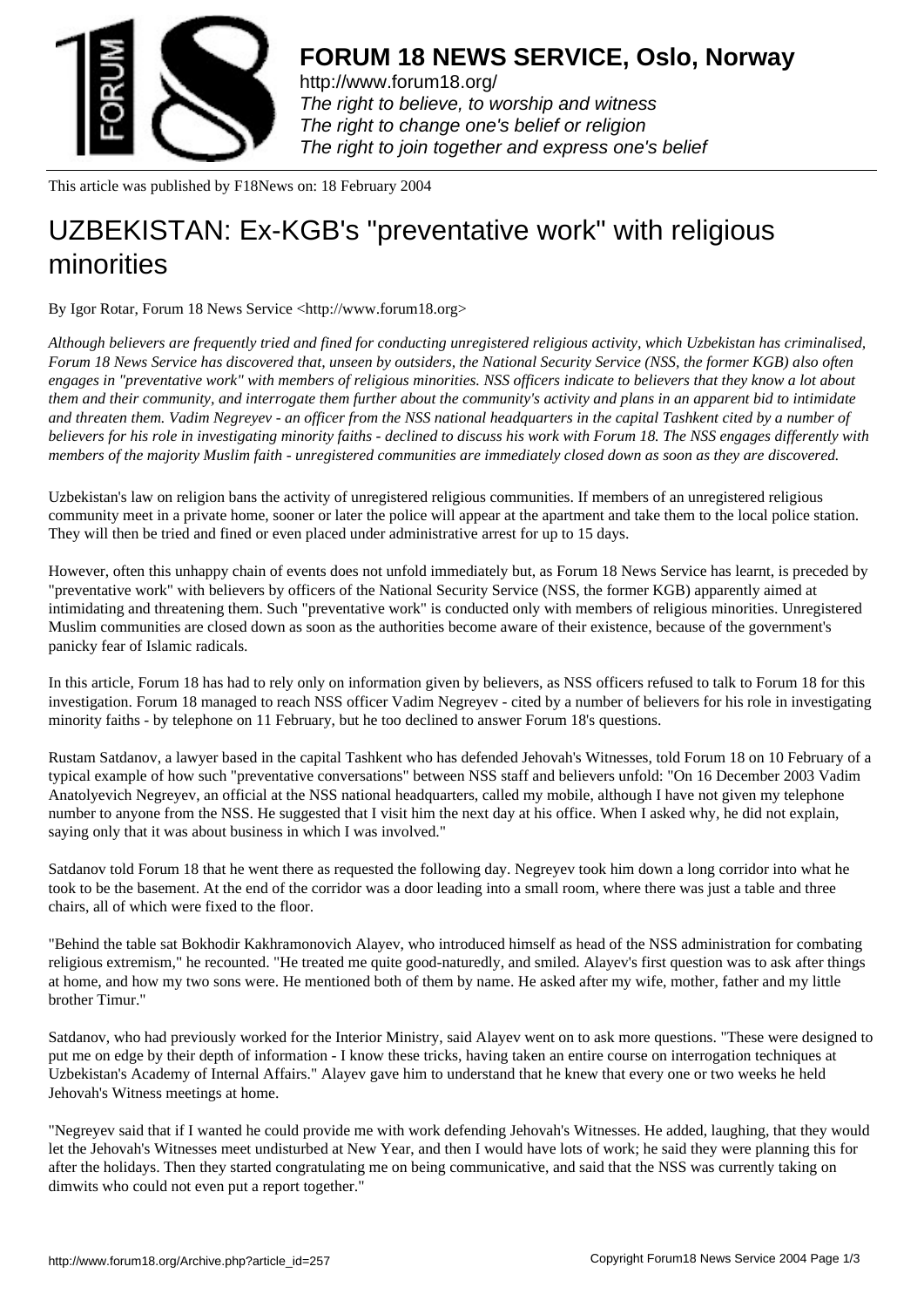They said he could have had a good career, that he was still young, and that it was not worth "spoiling" his relations with the NSS, which could influence his life in future, for the sake of "some" clients.

"Alayev said that he himself had the power either to further my career or to ruin my life - he simply had to drop the hint of slander to the right person and I would lose my lawyer's licence. I said that I did not intend to work with them and that if I had wanted to work with them I would not have left state employment. Then they started explaining that I would not have to work for them, just to give them information that would be of interest. I refused, and would not listen to them. The conversation lasted for three hours."

Significantly, when Forum 18 named Satdanov, with his agreement, in its telephone conversation with Negreyev on 11 February, the NSS immediately began to pressure the lawyer with "threatening" telephone calls. "We had a friendly chat with you, and you immediately telephoned journalists and disclosed the names of our agents," Satdanov quoted the NSS officers as having told him. "So now we're really going to find ways of dealing with you."

NSS officers have held similar "conversations" with members of other faiths. Last June, Nelya Denisova, a member of the Asia Protestant church received a summons to the NSS offices in Tashkent. The same Negreyev spent four hours interrogating her about the activities of the Association of Independent Churches, of which the Asia church is a member. "Just don't publish an article about our conversation on the Internet," Negreyev told Denisova at the end of the interrogation. "No-one here tortured or raped you! We just had a friendly chat."

"This is far from the first time that members of our church have been summoned by NSS officers," the Association's co-ordinator, Vladimir Zhikhar, told Forum 18 the following month. He believed the main reason for the NSS interest in the church's activity was that it operates without registration (see F18 News 15 July 2003 http://www.forum18.org/Archive.php?article\_id=104 ).

Forum 18 has received reports of numerous similar conversations between NSS officers and believers. Also indicative is that when they meet Forum 18, many believers behave as if they are carrying out a secret mission, constantly checking that there is no-one shadowing them. They warn that the correspondent's telephone is tapped and home is under open surveillance.

The NSS also appears to use other ways of infiltrating groups of believers. About a year ago Bakhtier Tuichiev, pastor of a Protestant church in the town of Andijan in the Uzbek section of the Fergana valley, told Forum 18 that he had been visited by a group of people claiming to be Russian journalists from CNN and the BBC. The pastor was put on guard by the fact that they were mainly interested in his view of Uzbekistan's president Islam Karimov. Pastor Tuichiev told Forum 18 he believed the "journalists" who had talked to him were in fact NSS officers. Forum 18 telephoned the BBC and CNN offices in Tashkent and Moscow (the CNN and BBC Moscow offices oversee their work throughout the CIS) and both companies told Forum 18 that their journalists were not in Andijan at the time of the "interview" (see F18News 14 March 2003 http://www.forum18.org/Archive.php?article\_id=5 ).

Forum 18's correspondent has also encountered NSS working practices. In June 2002, while investigating the violation of believers' rights in the town of Nukus in north-western Uzbekistan, two men entered the correspondent's hotel room unannounced, saying they were employed by the Visa and Registration department at Nukus town police department. Although they claimed to be carrying out a "routine check on foreigners", they were primarily interested in what Forum 18's correspondent was doing in Nukus. The visitors were astonishingly well-informed; they knew, for example, that the previous day Forum 18's correspondent had left the town for 24 hours.

Hotel staff told Forum 18 that of all the foreigners staying at the hotel only its correspondent had been subjected to the "routine check". The hotel staff also said that after Forum 18's correspondent had made a few telephone calls, they had received a call from the NSS asking for information about the person staying in that room. They also suggested that after this the telephone in the correspondent's room had been tapped.

For more background information see Forum 18's latest religious freedom survey at

http://www.forum18.org/Archive.php?article\_id=105

A printer-friendly map of Uzbekistan is available at

http://www.nationalgeographic.com/xpeditions/atlas/index.html?Parent=asia&Rootmap=uzbeki

<sup>©</sup> Forum 18 News Service. All rights reserved. ISSN 1504-2855

You may reproduce or quote this article provided that credit is given to

F18News http://www.forum18.org/